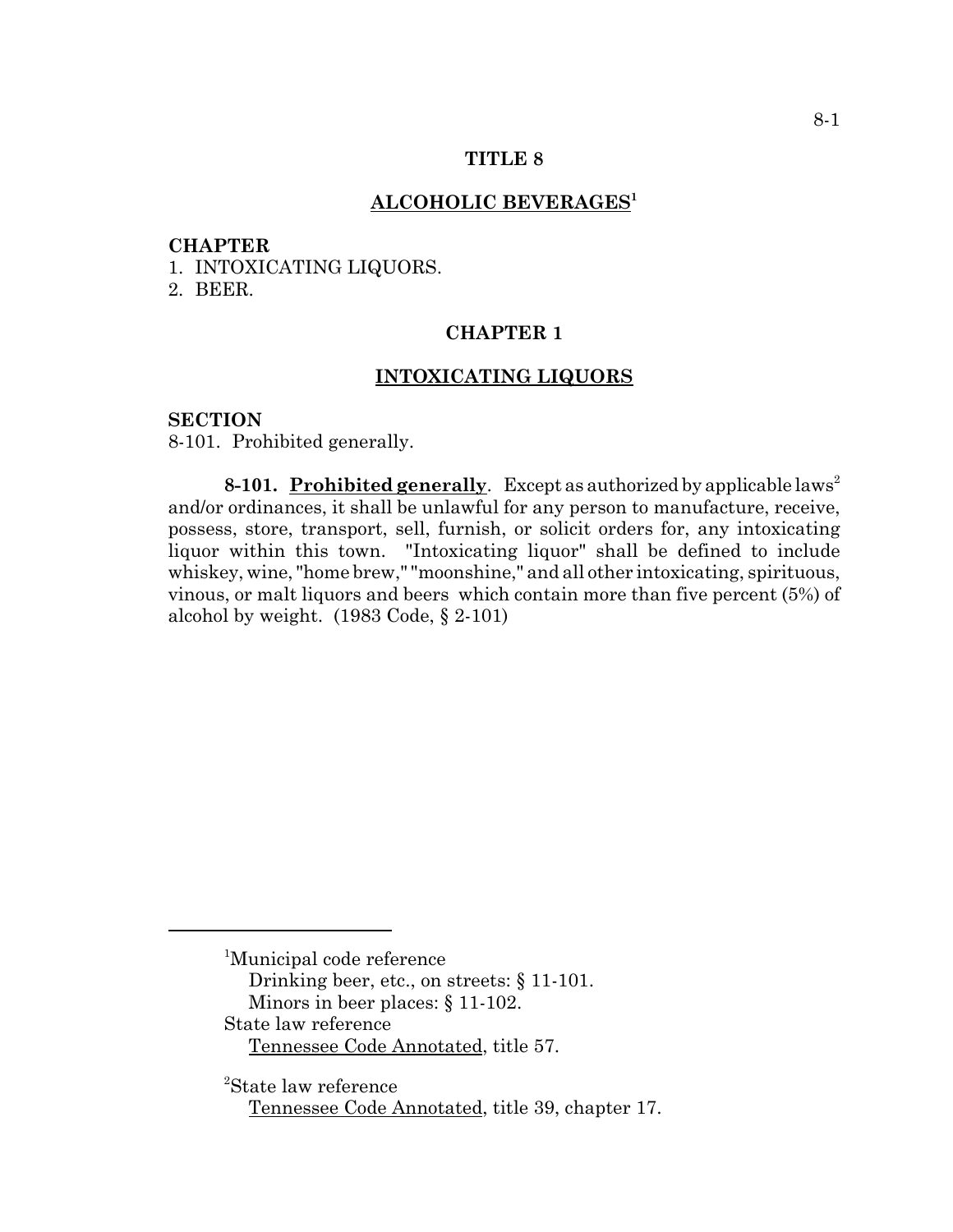## **CHAPTER 2**

## **BEER1**

### **SECTION**

- 8-201. Beer board established.
- 8-202. Meetings of the beer board.
- 8-203. Record of beer board proceedings to be kept.
- 8-204. Requirements for beer board quorum and action.
- 8-205. Powers and duties of the beer board.
- 8-206. "Beer" defined.
- 8-207. Permit required for engaging in beer business.
- 8-208. Privilege tax.
- 8-209. Beer permits shall be restrictive.
- 8-210. Limitation on number of permits.
- 8-211. Interference with public health, safety, and morals prohibited.
- 8-212. Prohibited conduct or activities by beer permit holders, employees and persons engaged in the sale of beer.
- 8-213. Revocation or suspension of beer permits.
- 8-214. Civil penalty in lieu of revocation or suspension.
- 8-215. Loss of clerk's certification for sale to minors.
- 8-216. Violations.

**8-201. Beer board established**. There is hereby established a beer board to be composed of the members of the city council. The mayor shall be chairman of the beer board. (1983 Code, § 2-201)

**8-202. Meetings of the beer board**. All meetings of the beer board shall be open to the public. The board shall hold regular meetings in the city hall at such times as it shall prescribe. When there is business to come before the beer board, a special meeting may be called by the chairman, provided he gives a reasonable notice thereof to each member. The board may adjourn a meeting at any time to another time and place. (1983 Code, § 2-202)

Drinking beer, etc., on streets: § 11-101.

- Wholesale beer tax: title 5 chapter 4.
- State law reference

<sup>&</sup>lt;sup>1</sup>Municipal code references

Minors in beer places: § 11-102.

For a leading case on a municipality's authority to regulate beer, see the Tennessee Supreme Court decision in Watkins v. Naifeh, 635 S.W.2d 104 (1982).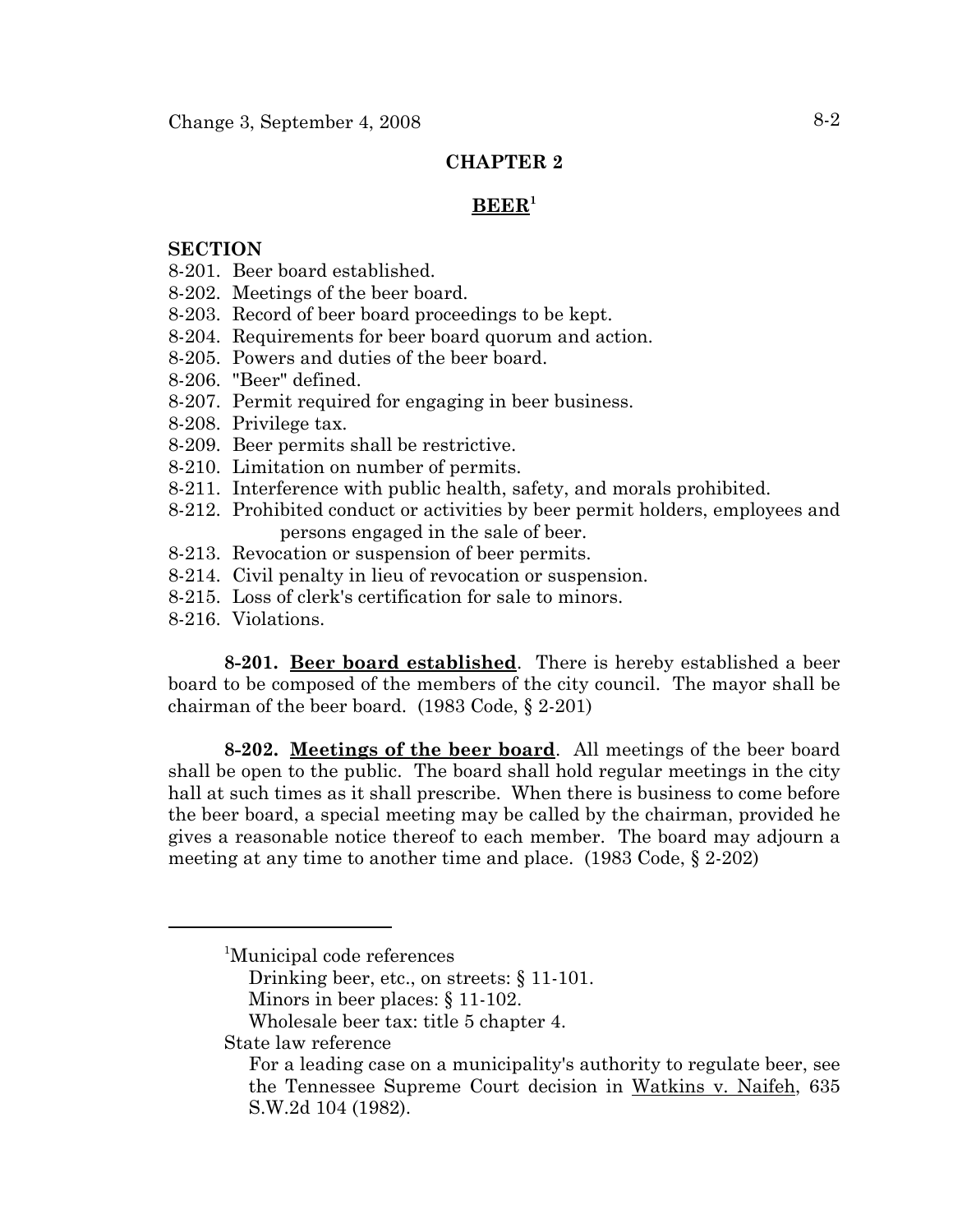**8-203. Record of beer board proceedings to be kept**. The recorder shall make a record of the proceedings of all meetings of the beer board. The record shall be a public record and shall contain at least the following: The date of each meeting; the names of the board members present and absent; the names of the members introducing and seconding motions and resolutions, etc., before the board; a copy of each such motion or resolution presented; the vote of each member thereon; and the provisions of each beer permit issued by the board. (1983 Code, § 2-203)

**8-204. Requirements for beer board quorum and action**. The attendance of at least a majority of the members of the beer board shall be required to constitute a quorum for the purpose of transacting business. Matters before the board shall be decided by a majority of the members present if a quorum is constituted. Any member present but not voting shall be deemed to have cast a "nay" vote. (1983 Code, § 2-204)

**8-205. Powers and duties of the beer board**. The beer board shall have the power and it is hereby directed to regulate the selling, storing for sale, distributing for sale, and manufacturing of beer within this town in accordance with the provisions of this chapter. (1983 Code, § 2-205)

**8-206. "Beer" defined**. The term "beer" as used in this chapter shall mean and include all beers, ales, and other malt liquors having an alcoholic content of not more than five percent  $(5%)$  by weight.  $(1983 \text{ Code}, \S 2-206)$ 

**8-207. Permit required for engaging in beer business**. It is unlawful for any person to sell, store for sale, distribute for sale, or manufacture beer without first making application to and obtaining a permit from the beer board. The application is to be made on such form as the board shall prescribe and/or furnish, and pursuant to Tennessee Code Annotated,  $\S 57-5-104(a)$ , and shall be accompanied by a non-refundable application fee of two hundred and fifty dollars (\$250.00). Said fee shall be in the form of a check payable to the City of Carthage. Each applicant must be a person of good moral character and he/she must certify that he/she has read and is familiar with the provisions of this chapter. (1983 Code, § 2-207, modified, as replaced by Ord. #360, Dec. 2007)

**8-208. Privilege tax**. There is hereby imposed on the business of selling, distributing, storing or manufacturing beer a privilege tax of one hundred dollars (\$100.00). Any person, firm, corporation, joint stock company, syndicate or association engaged in the sale, distribution, storage or manufacture of beer shall remit the tax each successive January 1 to the City of Carthage. At the time a new permit is issued to any business subject to this tax, the permit holder shall be required to pay the privilege tax on a prorated basis of each month or portion thereof remaining until the next tax payment date. (1983 Code, § 2-208, as replaced by Ord. #360, Dec. 2007)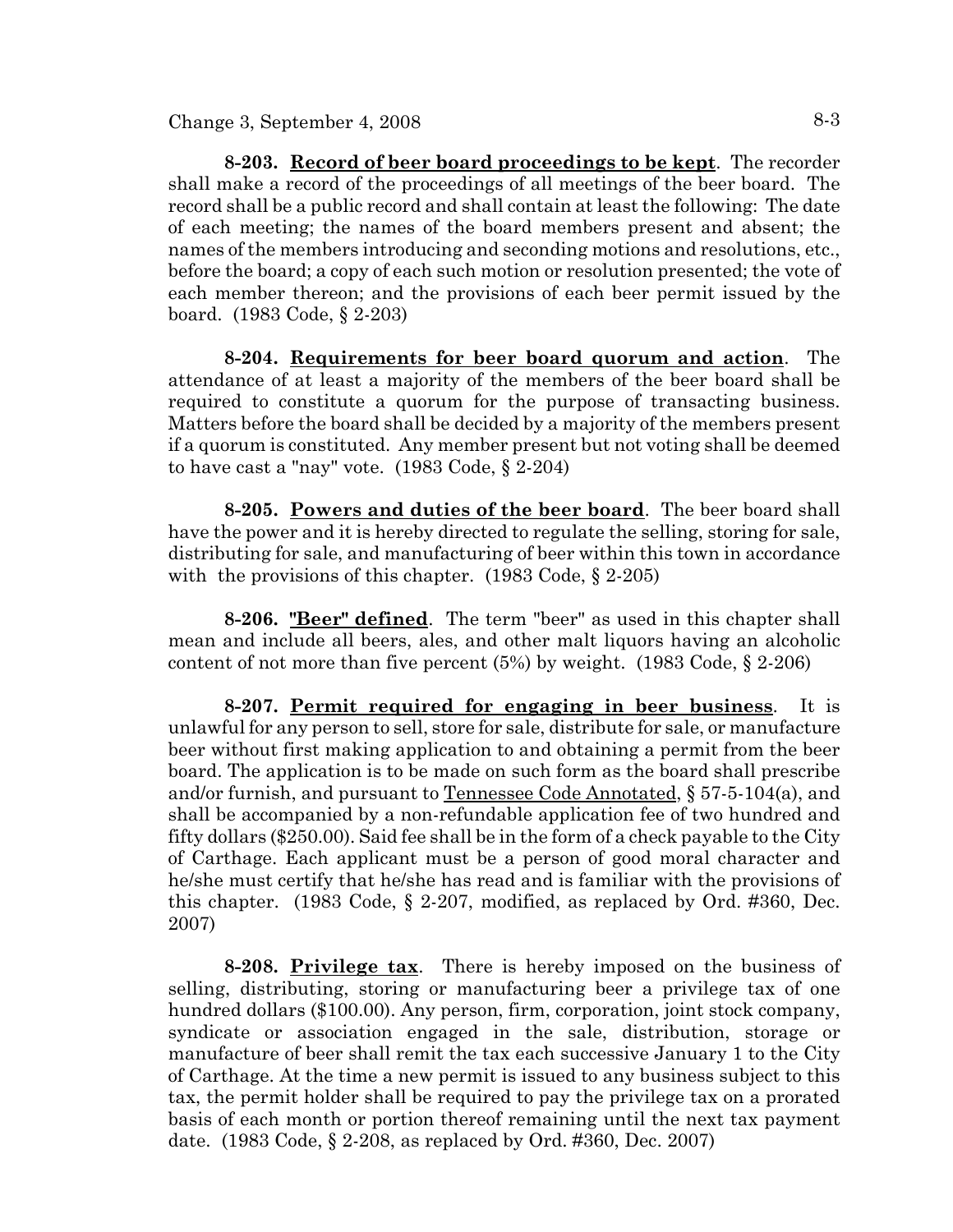**8-209. Beer permits shall be restrictive**. All beer permits shall be restrictive as to the type of beer business authorized under them. Separate permits shall be required for selling at retail, storing, distributing, and manufacturing. Beer permits for retail sale of beer may be further restricted so as to authorize sales only for off-premises consumption. It shall be unlawful for any beer permit holder to engage in any type of phase of the beer business not expressly authorized by his/her permit. It shall likewise be unlawful for him/her not to comply with any and all express restrictions or conditions in his/her permit. (1983 Code, § 2-209, as replaced by Ord. #360, Dec. 2007)

**8-210. Limitation on number of permits**. Provided that all requirements of this chapter are complied with, all existing permits for the sale of beer within the corporate limits to the city at the date of the passage of this section shall continue to be renewed. A new permit may be issued to a qualified purchaser of an existing establishment or building purchased. (1983 Code, § 2-210, as replaced by Ord. #360, Dec. 2007)

**8-211. Interference with public health, safety, and morals prohibited**. No permit authorizing the sale of beer will be issued when such business would cause congestion of traffic or would interfere with schools, residences, churches or other places of public gatherings, or would otherwise interfere with the public health, safety, and morals. In no event will a permit be issued authorizing the manufacture or storage of beer, or the sale of beer within three hundred feet (300') of any school, residence, church or other place of public gathering, defined as a public place which frequently has more than fifty (50) persons in attendance at a single time, event or gathering. The distance shall be measured in a straight line from the nearest point on the property line upon which sits the building from which the beer will be manufactured, stored or sold to the nearest point on the property line of the school, residence, church or other place of public gathering. No permit shall be suspended, revoked or denied on the basis of proximity of the establishment to a school, residence, church, or other place of public gathering if a valid permit has been issued to any business on that same location unless beer is not sold, distributed or manufactured at that location during any continuous six (6) month period. The beer board has the absolute discretion as to grant the distance variance based on the facts and circumstances of each individual variance request. (1983 Code, § 2-211, as replaced by Ord. #360, Dec. 2007)

**8-212. Prohibited conduct or activities by beer permit holders, employees and persons engaged in the sale of beer**. It shall be unlawful for any beer permit holder, employee or person engaged in the sale of beer to:

(1) Employ any minor under eighteen (18) years of age in the sale, storage, distribution or manufacture of beer;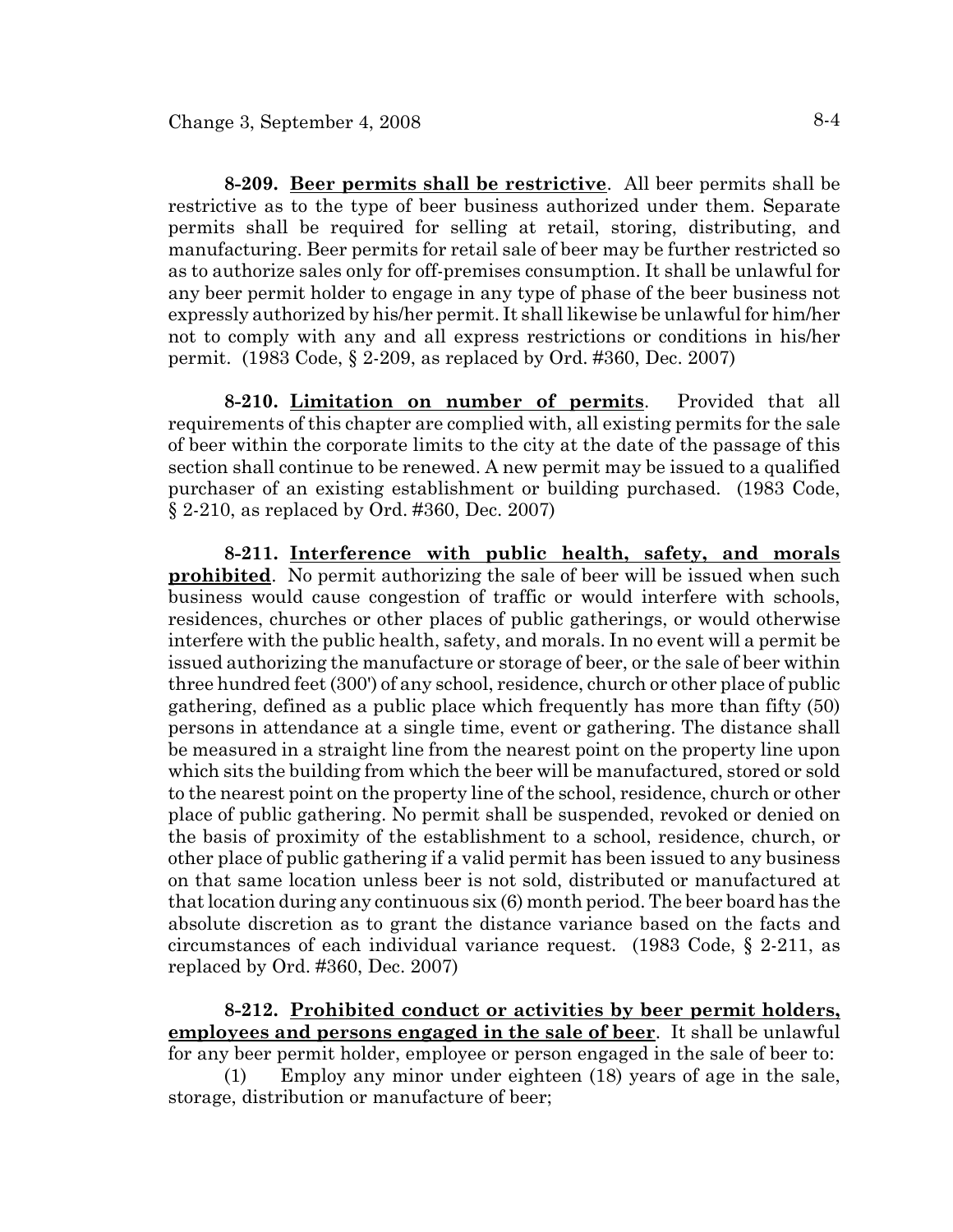Change 3, September 4, 2008  $8-5$ 

(2) Make or allow the sale of beer between the hours of 12:00 midnight Saturday and 12:00 noon on Sunday;

(3) Allow any person under twenty-one (21) years of age to loiter in or about his/her place of business;

(4) Make or allow any sale of beer to any intoxicated person or to any feeble-minded, insane or otherwise mentally incapacitated person;

(5) Allow drunk persons to loiter about his/her premises;

(6) Serve, sell or allow the consumption on his/her premises of any alcoholic beverage with an alcoholic content of more than five percent (5%) by weight;

(7) Fail to provide and maintain separate sanitary toilet facilities for men and women. (1983 Code, § 2-212, modified, as replaced by Ord. #360, Dec. 2007)

**8-213. Revocation or suspension of beer permits**. The beer board shall have the power to revoke or suspend any beer permit issued under the provisions of this chapter when the holder thereof is guilty of making a false statement or misrepresentation in his/her application or of violating any of the provisions of this chapter. However, no beer permit shall be revoked or suspended until a public hearing is held by the board after reasonable notice to all the known parties in interest. Revocation or suspension may be initiated by the police chief or any member of the beer board.

Pursuant to Tennessee Code Annotated, § 57-5-608, the beer board shall not revoke or suspend the permit of a "responsible vendor" qualified under the requirements of Tennessee Code Annotated, § 57-5-606 for a clerk's illegal sale of beer to a minor if the clerk is properly certified and has attended annual meetings since the clerk's original certification, unless the vendor's status as a certified responsible vendor has been revoked by the alcoholic beverage commission. If the responsible vendor's certification has been revoked, the vendor shall be punished by the beer board as if the vendor were not certified as a responsible vendor. "Clerk" means any person working in a capacity to sell beer directly to consumers for off-premises consumption. Under Tennessee Code Annotated, § 57-5-608, the alcoholic beverage commission shall revoke a vendor's status as a responsible vendor under notification by the beer board that the board has made a final determination that the vendor has sold beer to a minor for the second time in a consecutive twelve (12) month period. The revocation shall be for three (3) years. (1983 Code, § 2-213, as replaced by Ord. #360, Dec. 2007)

# **8-214. Civil penalty in lieu of revocation or suspension**.

(1) Definition. "Responsible vendor" means a person, corporation or other entity that has been issued a permit to sell beer for off-premises consumption and has received certification by the Tennessee Alcoholic Beverage